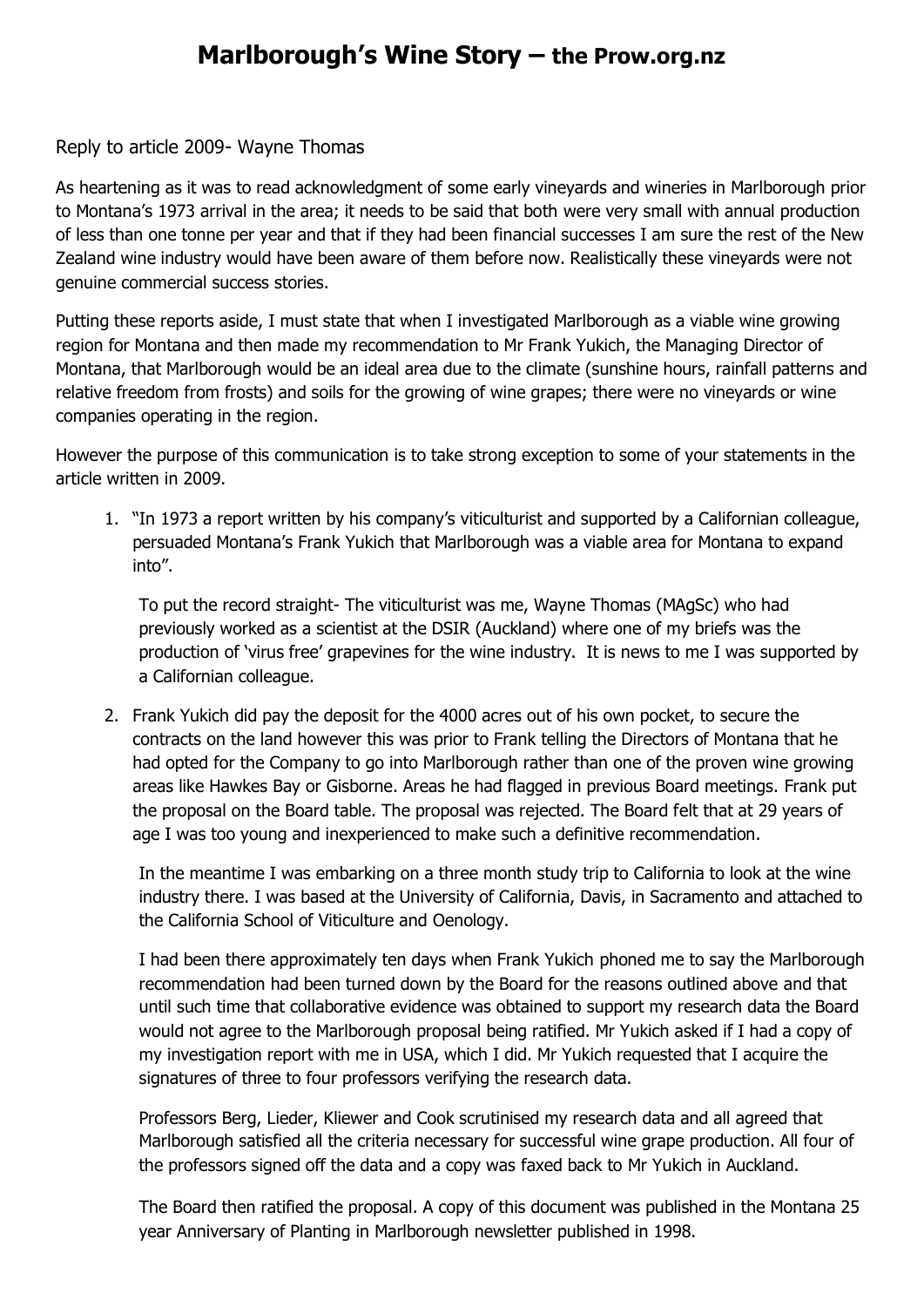- 3. The Government only paid \$2500 per acre for vines to be pulled out. Penfolds Wines (NZ) Ltd was the exception because the company paid its growers an additional \$2500 per acre for reasons I will not elaborate on here. Penfolds extracted approximately 1000 acres out of a total industry extraction of 2800 acres.
	- 4. Grafted Phylloxera resistant vines do not produce better quality wine. They produce wine of lesser quality. The only time you would graft vines is when you have one or both problems – Phylloxera and /or nematodes. This is well documented in scientific literature-article attached.

This was a major decision when the initial plantings were undertaken in Marlborough because we predicted that we would achieve 20 years of production without a Phylloxera problem as long as adequate quarantine precautions were taken. E.g. All planting material treated for Phylloxera prior to being moved into the area. Thus the company had the advantage of harvesting higher quality grapes than that which would have been harvested from grafted vines and thus prove the real potential of Marlborough as a premium wine grape growing region. The prediction was correct.

The first recorded instance of Phylloxera in Marlborough occurred on a vineyard where replacement plants were brought in from Nelson that had not been treated. Harvesting machines then spread the louse from vineyard to another vineyard and so on..

The other reason grape growers plant own rooted vines in the initial instance is that grape plants are not a tax deductible expense when setting up a vineyard. Own rooted vines cost between 15 cents to 50 cents each, whereas grafted vines cost between \$4 and \$5 each. However when the vineyard needed replanting because of Phylloxera, the grafted plants became a tax deductible expense, which represents a major saving in terms of vineyard set up costs. The average vineyard plants 1800 vines per hectare.

There are many more stories to tell but people like you should speak to the correct people to get the true Marlborough story rather than base it on hearsay

In Summary:

The decision made by Montana in 1973 to plant wine grapes in Marlborough was the most visionary and vital one made in the short history of the New Zealand Wine Industry. In addition, Mr. Yukich, the Managing Director of Montana had the confidence, based on the research carried out in respect to the suitability of the region for wine grapes, to purchase 4,000acres immediately. Had he purchased a small area, and proved the viability of the region prior to purchasing more, any advantage the company had would have been lost. This would have been for two reasons; every other wine company would be watching with interest, and the price of land would have increased to unrealistic values. The decision to plant 4,000 acres was unprecedented in the history of the New Zealand wine industry, and in fact probably unprecedented for any new wine grape growing region in the world.

The planting program instigated by myself and approved by Mr Yukich in October-November 1973, which included the variety Sauvignon Blanc alongside Chardonnay, Rhine Riesling, Gewürztraminer, Chenin Blanc etc.

This was another decision that proved to be a master stroke in determining the success of the region. Marlborough Sauvignon Blanc with its distinctive characteristics that distinguish it from any other Sauvignon Blanc areas in the world (two phenolic compounds at twice the level found in any Sauvignon Blanc from anywhere else in the world) created a significant wine export industry for New Zealand that would have never eventuated without Marlborough and the variety Sauvignon Blanc. The outstanding success of the first Montana Marlborough Sauvignon Blanc wines with their unique style, that was different to any other Sauvignon Blanc produced in the world for reasons given above, produced an avalanche of plantings in Marlborough by many companies wanting access to' Marlborough Sauvignon Blanc',